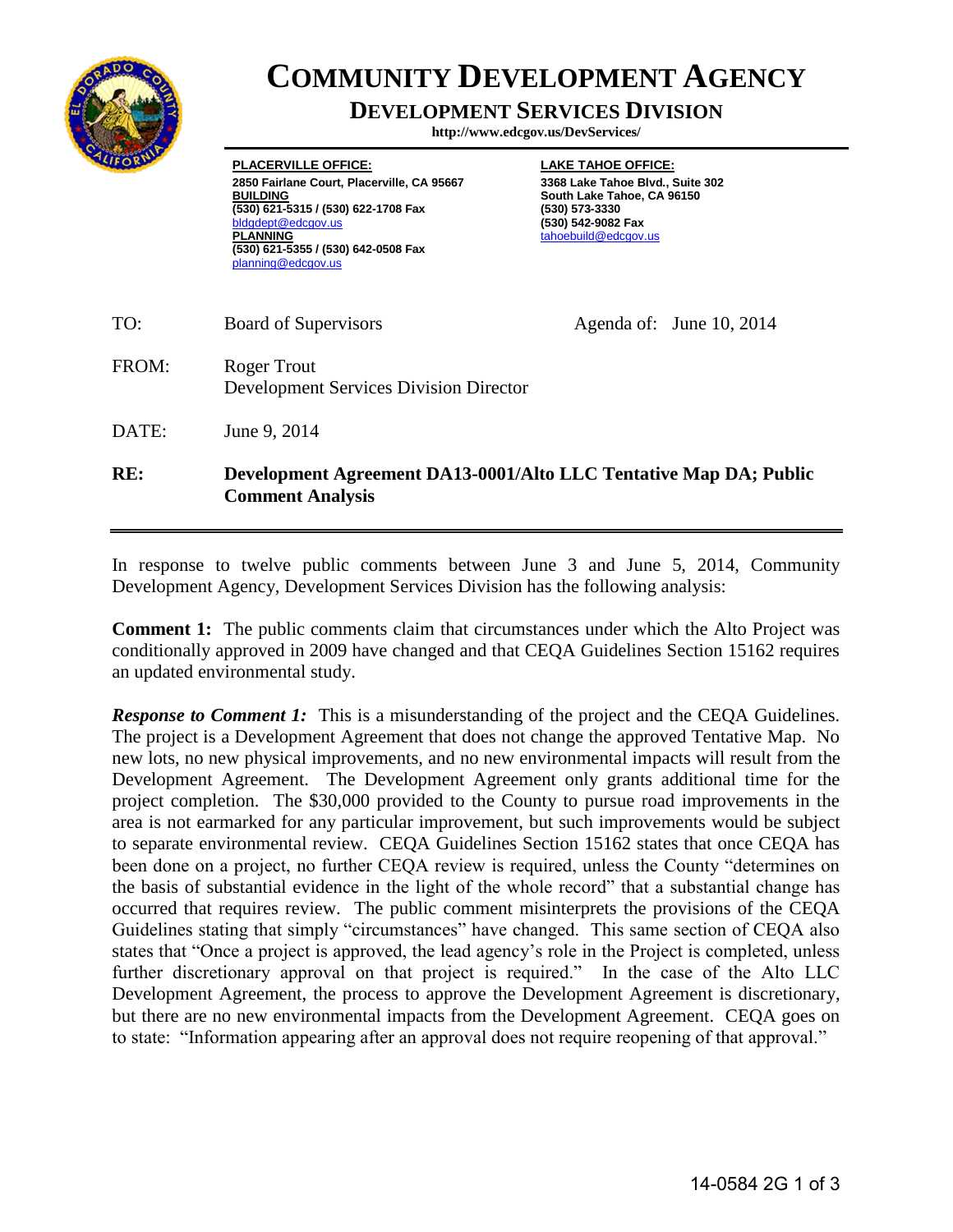Staff recommends that the Board find that there are no substantial changes or new information triggering the need for additional CEQA review for the Development Agreement, because there are no physical impacts created from approval of the Development Agreement.

**Comment 2:** Some of the public comments make statements about current traffic issues and one letter cites three points of information to support the claim that the Alto Project's circumstances of approval have changed:

- o **Point 1:** Highway 50 is at capacity (LOS F).
- o **Point 2:** Green Valley Road/Silva Valley Parkway is at LOS F.
- o **Point 3:** Option B (payment of in-lieu fees) through the Oak Woodland Management Plan

## *Response to Comment 2:*

**Point 1:** *US Highway 50 is at LOS F.* The Transportation Division agrees that Caltrans did report a Level of Service F condition for the segment of US 50 from the County Line to El Dorado Hills Boulevard in the peak hour. Caltrans and the County agree that this is due to westbound on-ramp traffic merging into the mainline freeway that is impacting the free flow of traffic on US 50. However, the report was made prior to construction of the US 50 HOV Lanes and the El Dorado Hills Boulevard interchange improvements (Phase 0 County CIP number 53124) which contain features (Ramp Metering) that will resolve this issue. US 50 is expected to return to LOS E when the project is completed this summer (2014). This project is included in the 5 year CIP, is currently under design, and is referenced as CIP project number 73151.

**Point 2:** *Green Valley Road / Silva Valley Parkway intersection is at LOS F***.** The County facts do not support the public comments. Recent traffic analysis completed for several pending projects in the area indicate this intersection is currently operating at LOS C, and will operate at acceptable levels beyond the 2025 planning horizon. Staff considered that the public comment was meant for Green Valley Road / Salmon Falls / El Dorado Hills Boulevard intersection which is at LOS E and has been discussed as needing improvements to address future growth. The traffic analysis completed for the Alto project (TM06-1408) indicated that fewer than 10 trips will be added in the peak hour to the Green Valley Road / Salmon Falls / El Dorado Hills Boulevard Intersection. Therefore, the project was, and still is, consistent with General Plan Policies for traffic impacts (Policies TC-Xe and TC-Xf).

**Point 3:** *Oak Tree Option B fees are not available.* The Board adopted the Oak Woodland Management Plan on May 6 2008, which allowed for both Option A and Option B of Policy 7.4.4.4 to be used to address impacts to oak trees. The Alto LLC Tentative Map was approved in 2009 with the analysis and conditions of approval for both Policy 7.4.4.4 Option A and Option B for removal of oak trees. The Board rescinded the Oak Woodland Management Plan on September 4, 2012, based on Appellate Court decision. The Board action and Appellate Court action did not retroactively affect projects approved under the Oak Woodland Management Plan